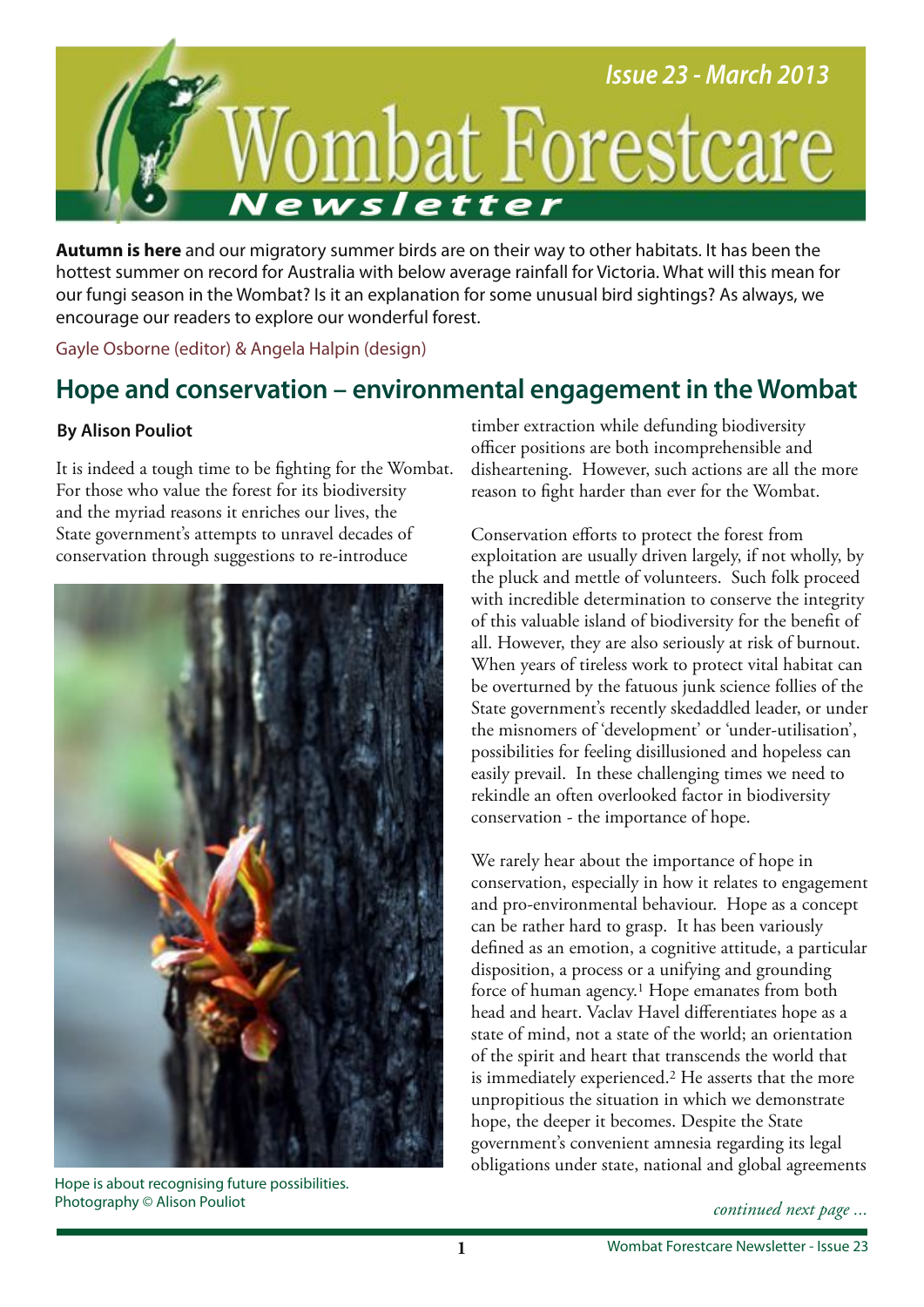to manage Victoria's biodiversity, we must not get disheartened. It is more critical than ever to hang on to hope.

In the early 1990's while working as a government scientist, I remember feeling utterly disillusioned with the government's handling of environmental issues and consequently my capacity to genuinely contribute to conservation. Fortunately I crossed paths with the inspirational environmentalist, Leonarda Camacho, also known as the 'Queen of Garbage' for her incredible work in transforming the rubbish problem in Manila. While discussing the enormous challenges of tackling environmental problems, she paused and sagely said,



Hope is about persevering despite adversity. Photography © Alison Pouliot

"But to be disillusioned is a cop-out". The words of this insightful luminary were so germane in reminding me that hope very much underpins conservation.

The importance of hope in fuelling conservation eforts is well documented. Given the conficting interests in the Wombat along with the predicted impacts of climate change, conservation requires the collective effort of the public to catalyse hope. Cooperative effort can foster feelings of agency in the value of individual contributions. In turn these evoke satisfaction in the achievement of smaller milestones on the way toward a larger goal. Thinking positively, approaching problems with hope, in turn reinforces engagement. People with high levels of hope have a greater capacity to not only comprehend information, but also to constructively transfer it into action. They are also less likely to succumb to disillusionment. Through the ability to deal with a situation despite uncertainties and unknowns, hopeful people are more likely to achieve conservation goals. While recognising that artifcial hope can also stem from denial or wishful thinking, when coupled with a proper understanding of the issues, hope is a powerful motivational force.

For many people, the media are the main source of

information on environmental issues. However, through the media's effort to increase the 'news-worthiness' of environmental stories, it is often the more catastrophic environmental events that receive attention. While it is vital to convey the magnitude and severity of environmental issues, such grim reportage can also be counterproductive to conservation by perpetuating a sense of despondency in our ability to overcome them. A typical defence mechanism for dealing with the scale and pervasiveness of environmental issues is denial or suppression, which in turn magnify the problem. But it is not all bleak. The more connected we are with 'natural' environments, the greater the possibility for genuine understanding of the

issues, but also for hope and meaningful contribution to conservation. Furthermore, we can provide compelling narratives and imagery to the media that insert hope into the portrayal of environmental issues.

Efective biodiversity conservation relies on knowing what species exist, where they exist and what processes compromise their existence. Hence, species inventories are a major conservation tool. However, conservation is also about managing the interaction between people and the environment. This includes convincing people of the value of conserving biodiversity. While increasing public knowledge about the importance of biodiversity and the implications of its loss are essential to conservation, we need to question whether knowledge alone is enough. According to various sociological studies, education on its own does not necessarily lead to increased awareness that automatically flows on to pro-environmental behaviour.3 In addition to knowledge, environmental empathy that involves personal feelings toward the environment is fundamental to developing an environmental ethic. This means reconnecting people with the Wombat through direct sensate experience. While this is common sense and hardly surprising,

*continued next page ...*